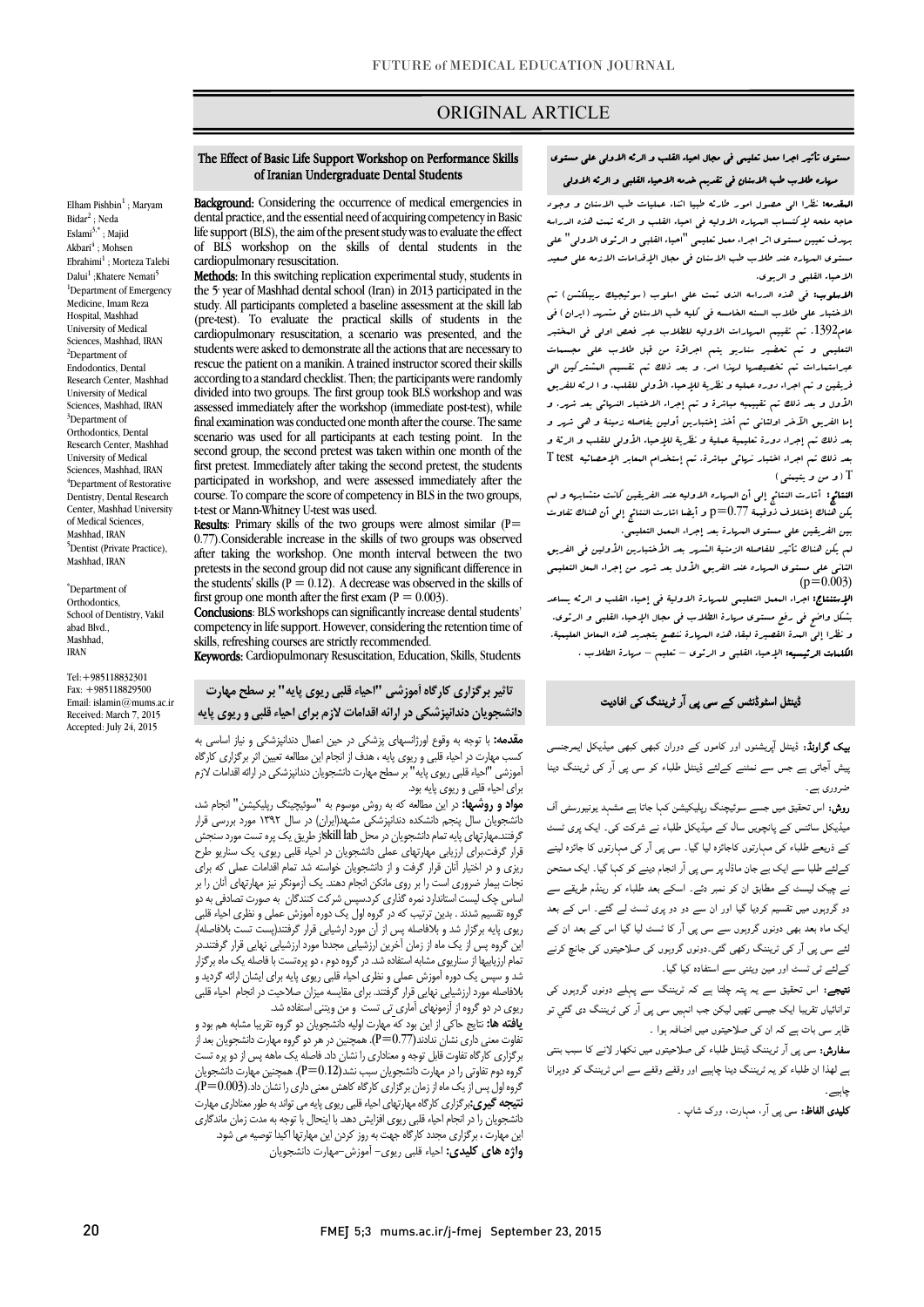## INTRODUCTION

Competence in performing Basic life support (BLS) or advanced cardiac life support (ACLS) is essential in all medical professions (1). Emergency event during dental procedures were reported on average for every 4.5 practice years in England (2). Resuscitation training is an increasingly popular concern in undergraduate medical education curricula. However, given the high cost of simulation-based courses, one of the most important considerations is the effectiveness of these trainings (3).

Learning theories indicate that learning from simulationbased training may rapidly degrade over time (1, 4). This is confirmed by several studies on the competence in cardiopulmonary resuscitation of health professionals (5-7). Most of these studies have demonstrated that the acquired ALS competence suffer from significant decay over time. It is therefore vital to identify strategies that improve the retention of learning from resuscitation courses. Ringsted et al (8) reported that retention of knowledge and skills is probably dependent on the level of primary learning outcome, and that some degree of over-learning might prolong the retention of adequate life support competence. Broadbent and Thomson (9) reported that more than half of the general dental practitioners in New Zealand were dissatisfied with the training they had received for medical emergencies as undergraduate students. On the other hand, 20% of general dentists in Great Britain felt inadequately prepared for management of medical emergencies (10). Similarly, in a previous survey in Brazil, most of the dentistry students were not satisfied with the training they had received on medical emergencies (11).

In Iran, a recent study showed that only 37% of dentists acquired enough knowledge and experience about cardiopulmonary resuscitation (CPR). Although 70% had gained relative information about CPR, most of them had not been trained in practical-simulated conditions (12).

The aim of the present study was to evaluate the effect of BLS workshop on the clinical skills of dental students in the cardiopulmonary resuscitation.

### **METHODS**

This prospective, repeated – measure, switching replication experimental designed study was conducted at the dental school of Mashhad University of Medical Sciences (Iran) in 2013, and was approved by the regional ethical committee. Undergraduate students in the 5<sup>th</sup> year of dental school participated in the study. Uncooperative students who did not have the tendency to participate in the workshop, and also those who had already passed the workshop were excluded from the study. Participants were informed about the aim and scope of the study and signed a written informed consent.

Before taking the training BLS workshop, all participants completed the baseline assessment at the skill lab (pre-test). To evaluate and score the practical skills of students in the cardiopulmonary resuscitation, the following scenario was presented to students. They were asked to demonstrate exactly and in the order, all the actions that are necessary to rescue the patient on a manikin.

"Presented scenario: You are going to visit your patients at

 the hospital ward in the morning. Suddenly, you see an averaged-old man falling down on the ground. No one except you is available at the place. You run into him for help. What would you do to rescue the patients?"

 students according to a checklist. To increase the validity of the assessments, AHA evaluation checklist was used and the instructor was certified in ACLS and BLS with experience in practice, teaching and evaluating performance. The observed and scored their skills according to standard checklist. Evaluated skills were as follows: recognition of need for resuscitation, establishing unresponsiveness, Automated External Defibrillator (AED), opening the airway breathing, establishing lack of pulse, cardiac compressions. The participants were randomly divided into two groups. The first group took BLS workshop. Total average time for training was 3 hours including one hour of theoretical manikin. Adequacy of compressions and ventilations was assessed using a skills recorder. An instructor watched and scored the performance skills of instructor was not allowed to talk to participants and only by manual maneuvers, establishing lack of breath, rescue training and 2 hours of practical training on standard

 The first group was assessed immediately after taking the workshop (Immediate post-test), and final examination was same scenario was used for all participants at each testing point. In the second group, the second pretest was taken within one month of the first pretest. Immediately after taking the second was assessed for the third time, immediately after the course. The design and flow of participants are summarized in Diagram 1. conducted one month after the course (second post-test). The pretest, the students participated in the BLS workshop. This group

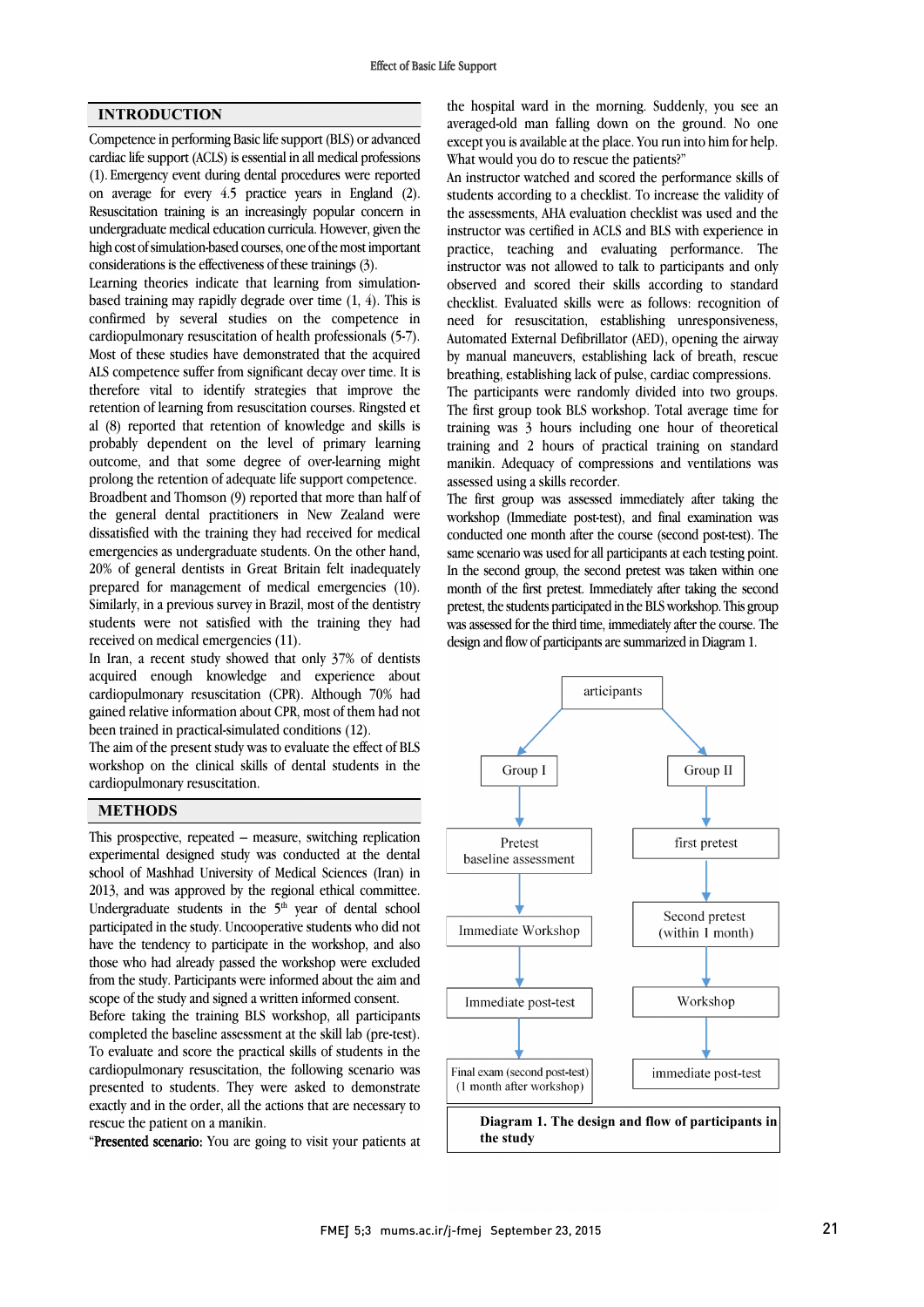$\overline{a}$ 

1 <u>.</u>

 $\overline{a}$ 

| Table 1. Mean score of the BLS - competence of students in both groups at each measurement |                                      |            |
|--------------------------------------------------------------------------------------------|--------------------------------------|------------|
| Group                                                                                      | $Mean \pm SD$                        | P - value  |
| Baseline assessment in the first group<br>Baseline assessment in the second group          | $7.22 \pm 2.70$<br>$6.97 \pm 3.41$   | 0.77       |
| First pretest<br>Second pretest<br>in the second group                                     | $6.96 \pm 3.40$<br>$7.40 \pm 3.75$   | 0.12       |
| Pretest<br>Immediate post-test<br>in the first group                                       | $7.21 \pm 2.69$<br>$20.69 \pm 2.67$  | P < 0.0001 |
| First pretest<br>Immediate post-test<br>in the second group                                | $6.96 \pm 3.40$<br>$20.40 \pm 2.01$  | P < 0.0001 |
| Second pretest Immediate post-test<br>in the second group                                  | $7.40 \pm 3.57$<br>$20.40 \pm 2.01$  | P < 0.000  |
| Immediate post-test in the first group<br>Immediate post-test in the second group          | $20.69 \pm 2.67$<br>$20.14 \pm 2.01$ | 0.09       |
| Immediate post-test<br>Final exam<br>in the first group                                    | $20.69 \pm 2.67$<br>$18.65 \pm 2.42$ | 0.003      |

 To compare the score of two groups at each measurement, t- test or Mann-Whitney U-test was used. P< 0.05 was set as significant.

## **RESULTS**

 53 fifth year dental students participated in this study. There ا م respectively. Subjects were in the age range of 24-25 years<br>old 60% of participants were female were 23 and 30 participants in the first and second group, old. 60% of participants were female.

 Baseline assessment did not show a significant difference between the two groups  $(P= 0.77)$ . Also comparison reveal a significant difference in students' BLS skills  $(P =$  0.12). However, mean score of the first group in the post test (immediately after taking the course) was significantly higher than their pretest score ( $P < 0.0001$ ). Similarly, there was a and also the second pretest and final exam in the second between the first and second pretest in group two did not significant difference between the mean scores of the first group ( $P < 0.0001$ ).

 Mean score of the two groups immediately after taking the course did not show a significant difference ( $P = 0.09$ ). On after the workshop considerably decreased compared to their gained score immediately after the course  $(P =$ the other hand, mean score of the first group one month 0.003).

 The result of the mean scores of the students in both groups l at each measurement is shown in Table 1.

#### DISCUSSION

 Switching replication is considered as a reliable method in experimental studies (13). Educational programs are needs of attendees (14, 15). In present study, the effect of pretest itself on basic skills of students was evaluated. Also, retention of the students' competence in BLS was investigated one month after taking the workshop. successful and motivating provided that they cover the real

Comparison of the mean score of the first and second

 pretest did not show a significant difference in the second students to improve their abilities in resuscitation. On the other hand, although taking pretest and post-test, the retention of BLS skills in students decayed significantly over time. This finding is in contrast to the results of Komelasky and bond (10), who reported that pretest posettest can<br>be a good learning reinforcement upon retention of CPR group. This indicates that the pretest itself did not motivate and Bond (16), who reported that pretest / post-test can skills.

j

 Webb et al (17) reported that mere theoretical training increased BLS competency in only 22% of medical some theoretical training in the fourth year of their education. However, their basic skill in BLS was considerably low. This result highlights the importance of receiving professionals. The students in present study had passed practical hands-on training.

one month after the course. This result is consistent with most of the previous literature on retention times of skills in BLS (1, 18, and 19). This emphasizes the importance of frequent BLS refreshing course and allowing more time for reduce the potential risk of death and disability secondary to delay in resuscitation. On the other hand, it has been shown that strategically placed CPR wall posters markedly improve retention of both resuscitation knowledge and We found a significant decay in students' competence within hands-on skill practice for health care professionals to practical skills (20).

 Role expectation and responsibility demand that dentists provide competent and safe resuscitation. Unfortunately, there is not a required demand for CPR certification when graduating from dental school in Iran. Actually, BLS skills are manny mought incordinally as part of the surgery course,<br>which shows a strong demand for revision in dental mainly thought theoretically as part of the surgery course, curriculum.

 According to Jensen et al (21) the overall average grade of a student is a significant contributor to BLS-competence. This reflects that the generally good students do well in this area